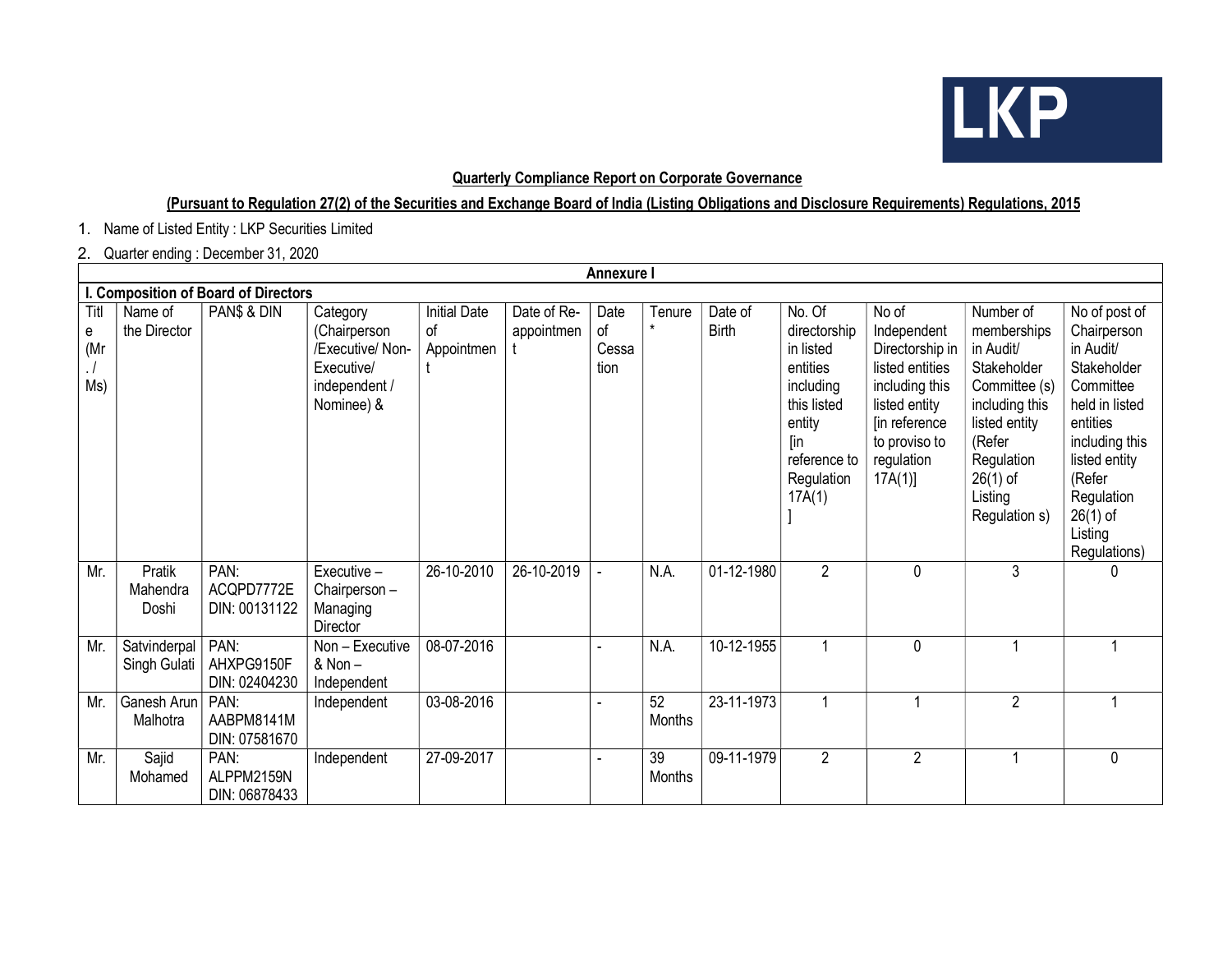

\$PAN of any director would not be displayed on the website of Stock Exchange

Non – Executive

& Non –

Whether Regular chairperson appointed Ves

Whether Chairperson is related to managing director or CEO Yes #

 $Independent \, | \, 18-12-2018 \, | \, - | \, 24$ 

Ms. Anjali Suresh PAN:

Mr. Mahendra V $\parallel$ Doshi

AAVPS0996A DIN: 02545317

AABPD2864Q

DIN: 00123243 Independent

PAN:

&Category of directors means executive/non-executive/independent/Nominee. if a director fits into more than one category write all categories separating them with hyphen \* to be filled only for Independent Director. Tenure would mean total period from which Independent director is serving on Board of directors of the listed entity in continuity without any cooling off period.

# Mr. Pratik Doshi is the Chairperson and Managing Director of the Company

## II. Composition of Committees Name of Committee Whether Regular chairperson appointed Name of Committee members | Category (Chairperson / Executive / Non-Executive / Independent / Nominee) \$ Date of Appointment Date of Cessation 1. Audit Committee The Yes Mr. Ganesh Malhotra Chairperson - Non- Executive – Independent Non-03-08-2016 Nor-Mr. Sajid Mohamed Non- Executive - Independent 27-09-2017 Mr. Pratik Doshi Executive 03-08-2016 - Ms. Anjali Suresh Non- Executive - Independent 1990-01-2020 2. Nomination & Remuneration **Committee** Yes Mr. Ganesh Malhotra Chairperson - Non- Executive - Independent 03-08-2016<br>Mr. Saiid Mohamed Non- Executive - Independent 27-09-2017 Non- Executive - Independent 27-09-2017 Mr. Satvinderpal Singh Gulati | Non- Executive | 03-08-2016 Ms. Anjali Suresh Non- Executive - Independent 30-01-2020 3. Stakeholders Relationship **Committee** Yes Mr. Satvinderpal Singh Gulati Chairperson - Non- Executive 03-08-2016<br>Mr. Pratik Doshi Executive Executive 03-08-2016 Mr. Pratik Doshi **Executive** Mr. Ganesh Malhotra Non- Executive - Independent 1998 - 22-10-2019 - Albert 2010 Ms. Anjali Suresh  $\vert$  Non- Executive - Independent  $\vert$  30-01-2020 4. Corporate Social Responsibility **Committee** Yes Ms. Anjali Suresh Chairperson - Non- Executive - Independent | 04-02-2019 Mr. Pratik Doshi **Executive** Executive **1998** - 04-02-2019 Mr. Satvinderpal Singh Gulati Non-Executive 1994 04-02-2019 - 04-02-2019 5. Risk Management Committee | Not Applicable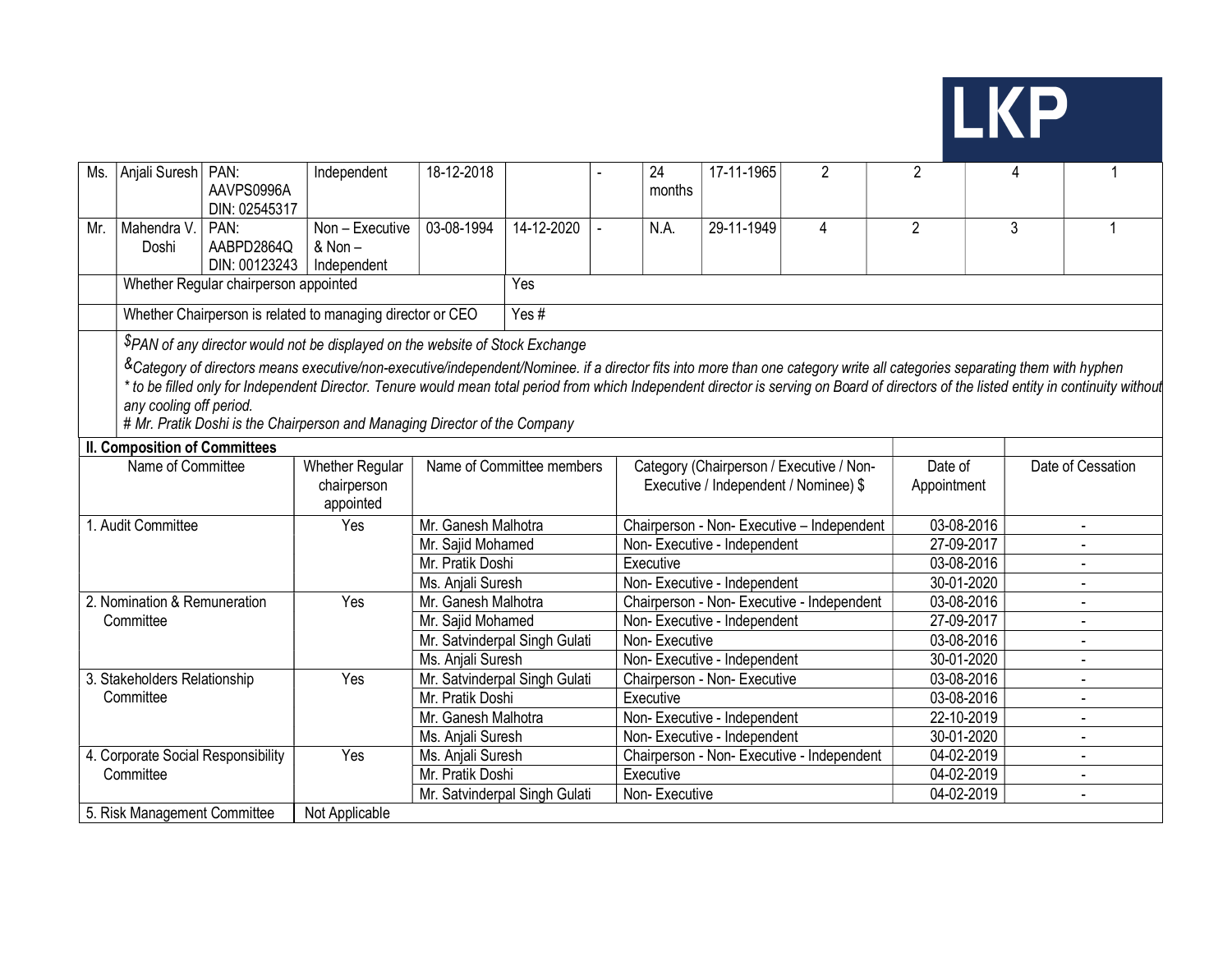

| &Category of directors means executive/non-executive/independent/Nominee. if a director fits into more than one category write all categories separating them with hyphen                      |  |                                                        |                                 |                                       |                                             |                                 |                                                                   |                                             |                                                                        |                                                                                                                                                                   |  |
|------------------------------------------------------------------------------------------------------------------------------------------------------------------------------------------------|--|--------------------------------------------------------|---------------------------------|---------------------------------------|---------------------------------------------|---------------------------------|-------------------------------------------------------------------|---------------------------------------------|------------------------------------------------------------------------|-------------------------------------------------------------------------------------------------------------------------------------------------------------------|--|
| III. Meeting of Board of Directors                                                                                                                                                             |  |                                                        |                                 |                                       |                                             |                                 |                                                                   |                                             |                                                                        |                                                                                                                                                                   |  |
| Date(s) of Meeting (if any) in<br>the previous quarter                                                                                                                                         |  | Date(s) of Meeting (if any) in<br>the relevant quarter |                                 | Whether requirement<br>of Quorum met* |                                             | Number of Directors<br>present* |                                                                   | Number of independent<br>directors present* |                                                                        | Maximum gap between any<br>two consecutive (in number of days)                                                                                                    |  |
| 26-09-2020                                                                                                                                                                                     |  | 16-10-2020                                             |                                 | Yes                                   |                                             | 5                               |                                                                   | 3                                           |                                                                        | 19                                                                                                                                                                |  |
| * to be filled in only for the current quarter meetings                                                                                                                                        |  |                                                        |                                 |                                       |                                             |                                 |                                                                   |                                             |                                                                        |                                                                                                                                                                   |  |
| <b>IV. Meetings of Committees</b>                                                                                                                                                              |  |                                                        |                                 |                                       |                                             |                                 |                                                                   |                                             |                                                                        |                                                                                                                                                                   |  |
| Date(s) of meeting of<br>the committee in the<br>relevant quarter                                                                                                                              |  | Whether requirement of<br>Quorum met (details)*        | Number of<br>Directors present* |                                       | Number of independent<br>directors present* |                                 | Date(s) of meeting of the<br>committee in the previous<br>quarter |                                             | Maximum gap between any two consecutive<br>meetings in number of days* |                                                                                                                                                                   |  |
| <b>Audit Committee</b>                                                                                                                                                                         |  |                                                        |                                 |                                       |                                             |                                 |                                                                   |                                             |                                                                        |                                                                                                                                                                   |  |
| 16-10-2020                                                                                                                                                                                     |  | Yes                                                    | $\overline{4}$                  |                                       |                                             |                                 | 26-09-2020                                                        |                                             |                                                                        | 19                                                                                                                                                                |  |
| Stakeholders Relationship Committee                                                                                                                                                            |  |                                                        |                                 |                                       |                                             |                                 |                                                                   |                                             |                                                                        |                                                                                                                                                                   |  |
| 16-10-2020<br>Yes                                                                                                                                                                              |  |                                                        | $\overline{4}$                  |                                       |                                             |                                 |                                                                   | 10-08-2020                                  |                                                                        | 66                                                                                                                                                                |  |
| Nomination & Remuneration Committee                                                                                                                                                            |  |                                                        |                                 |                                       |                                             |                                 |                                                                   |                                             |                                                                        |                                                                                                                                                                   |  |
| 16-10-2020<br>Yes<br>3<br>4                                                                                                                                                                    |  |                                                        |                                 |                                       |                                             |                                 |                                                                   |                                             |                                                                        |                                                                                                                                                                   |  |
| This information has to be mandatorily be given for audit committee, for rest of the committees giving this information is optional<br>**to be filled in only for the current quarter meetings |  |                                                        |                                 |                                       |                                             |                                 |                                                                   |                                             |                                                                        |                                                                                                                                                                   |  |
| <b>V. Related Party Transactions</b><br><b>Subject</b><br><b>Compliance status (Yes/No/NA)</b>                                                                                                 |  |                                                        |                                 |                                       |                                             |                                 |                                                                   |                                             |                                                                        |                                                                                                                                                                   |  |
| refer note below                                                                                                                                                                               |  |                                                        |                                 |                                       |                                             |                                 |                                                                   |                                             |                                                                        |                                                                                                                                                                   |  |
| Whether prior approval of audit committee obtained<br>Yes                                                                                                                                      |  |                                                        |                                 |                                       |                                             |                                 |                                                                   |                                             |                                                                        |                                                                                                                                                                   |  |
| Whether shareholder approval obtained for material RPT<br>Yes                                                                                                                                  |  |                                                        |                                 |                                       |                                             |                                 |                                                                   |                                             |                                                                        |                                                                                                                                                                   |  |
| Whether details of RPT entered into pursuant to omnibus approval have been reviewed by the Audit<br>Yes<br>Committee                                                                           |  |                                                        |                                 |                                       |                                             |                                 |                                                                   |                                             |                                                                        |                                                                                                                                                                   |  |
| Note:                                                                                                                                                                                          |  |                                                        |                                 |                                       |                                             |                                 |                                                                   |                                             |                                                                        |                                                                                                                                                                   |  |
|                                                                                                                                                                                                |  |                                                        |                                 |                                       |                                             |                                 |                                                                   |                                             |                                                                        | In the column "Compliance Status", compliance or non-compliance may be indicated by Yes/No/N.A For example, if the Board has been composed in accordance with the |  |

requirements of Listing Regulations, "Yes" may be indicated. Similarly, in case the Listed Entity has no related party transactions, the words "N.A." may be indicated.

2 If status is "No" details of non-compliance may be given here.